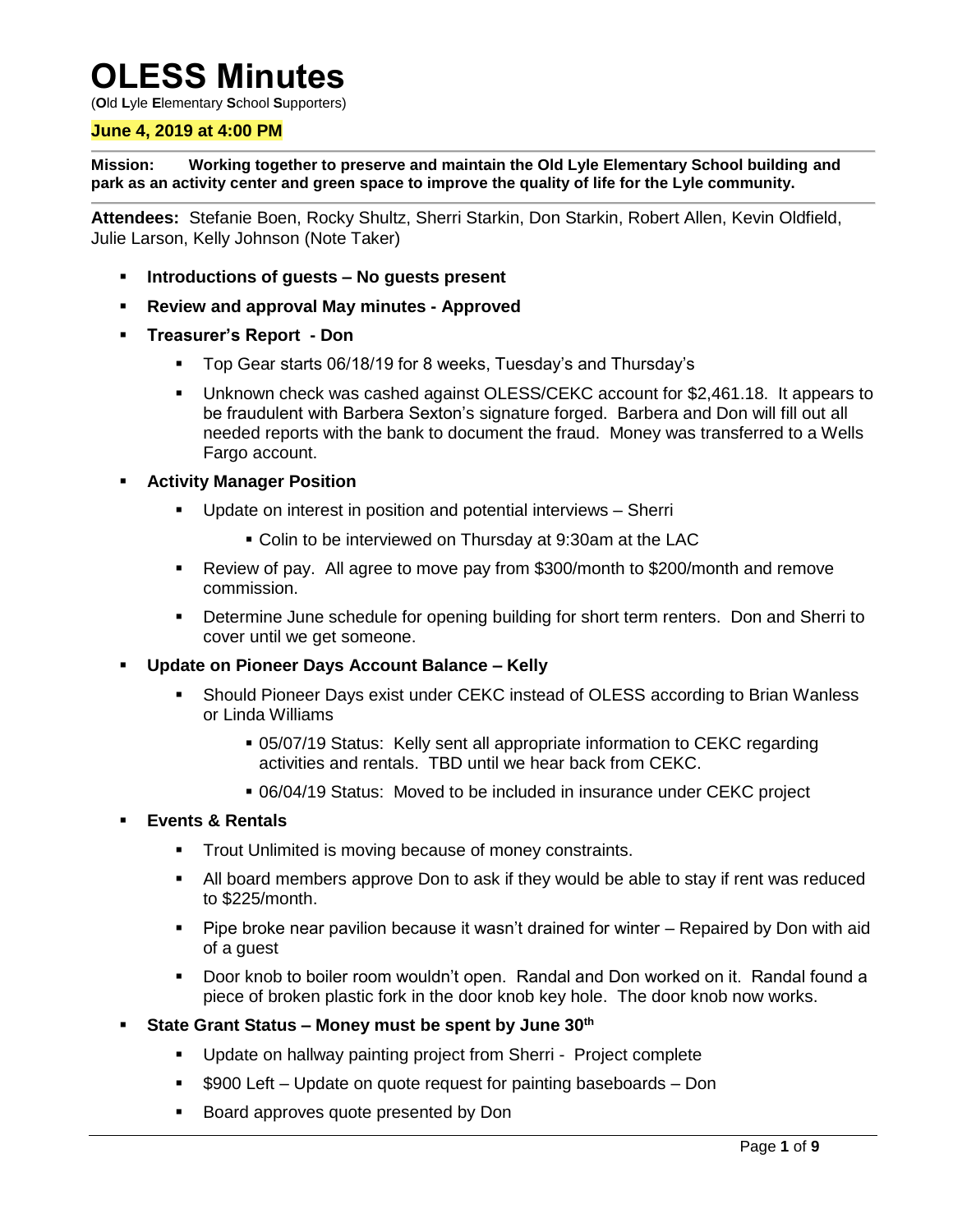- Don to scheduled job
- If any money is left, Sherri to look into light covers for hallway ceiling lights
- **Overview of Kelly's meeting with LHS Superintendent Ann Varkados Cell (360) 921-6260 and school board speaker Barb Mills**
	- We are governed by educational RCW's (Revised Code of WA). Ann to send Kelly link to relevant portions.
		- Potential Impacts: Naming policy, BBQ (all food handling on school property requires a food handlers permit), sink – looking like a no go, removal of memorial stone due to naming policy requirements and religious symbolism on public school property
		- 06/04/19 Status: No word from Ann Varkados at this time
	- Gift of Public funds School board to generate list for OLESS board to review
		- Known items to be addressed: Dumpster pickup, Roberts work from March -October (approx. 2 HRS/week). Additional items may be included.
		- 06/04/19 Status: No word back from school board at this time. Kelly to reach out to Ann.

# **Building Issues (non-state grant projects)**

- Relocation of BBQ
	- Compliance considerations
	- Needs to be investigated regarding county compliance TBD
	- 05/07/19 Status: Kelly met with LHS Super Intendent and speaker for the school board, Barbara Mills. TBD after review of RCW's.
	- 06/04/19 Status: TBD after review of RCW's. Kelly to reach out to Ann
- Installing sink in pavilion
	- Compliance considerations
	- Needs to be investigated regarding county compliance TBD
	- 05/07/19 Status: TBD after review of RCW's
	- 06/04/19 Status: TBD after review of RCW's. Kelly to reach out to Ann

## **Signer(s) on checking account**

- 3/12/19 Status: Requirements will be determined during audit findings.
- 3/13/19 Status: Linda Williams stated "We require two signatures, plus Brian and myself on all Umpqua Accounts. It is just good business to have two people on your account if something happened the one of the individuals, the other person could still conduct business. This is why we have Brian and myself as backups."
- 3/15/19 Status: Brian Wanless stated One signature on checks is fine. If your board wants two, which can be a timing concern getting together, you certainly can have it that way. But yes on the signature card you should have two just in case you are not available.
- **05/07/19 Status: All three need to go together**
- 06/04/19 Status: All board members agree that Kelly Johnson and Stefanie Boen are to become signers on the checking account. Kelly has paperwork but hasn't made it to the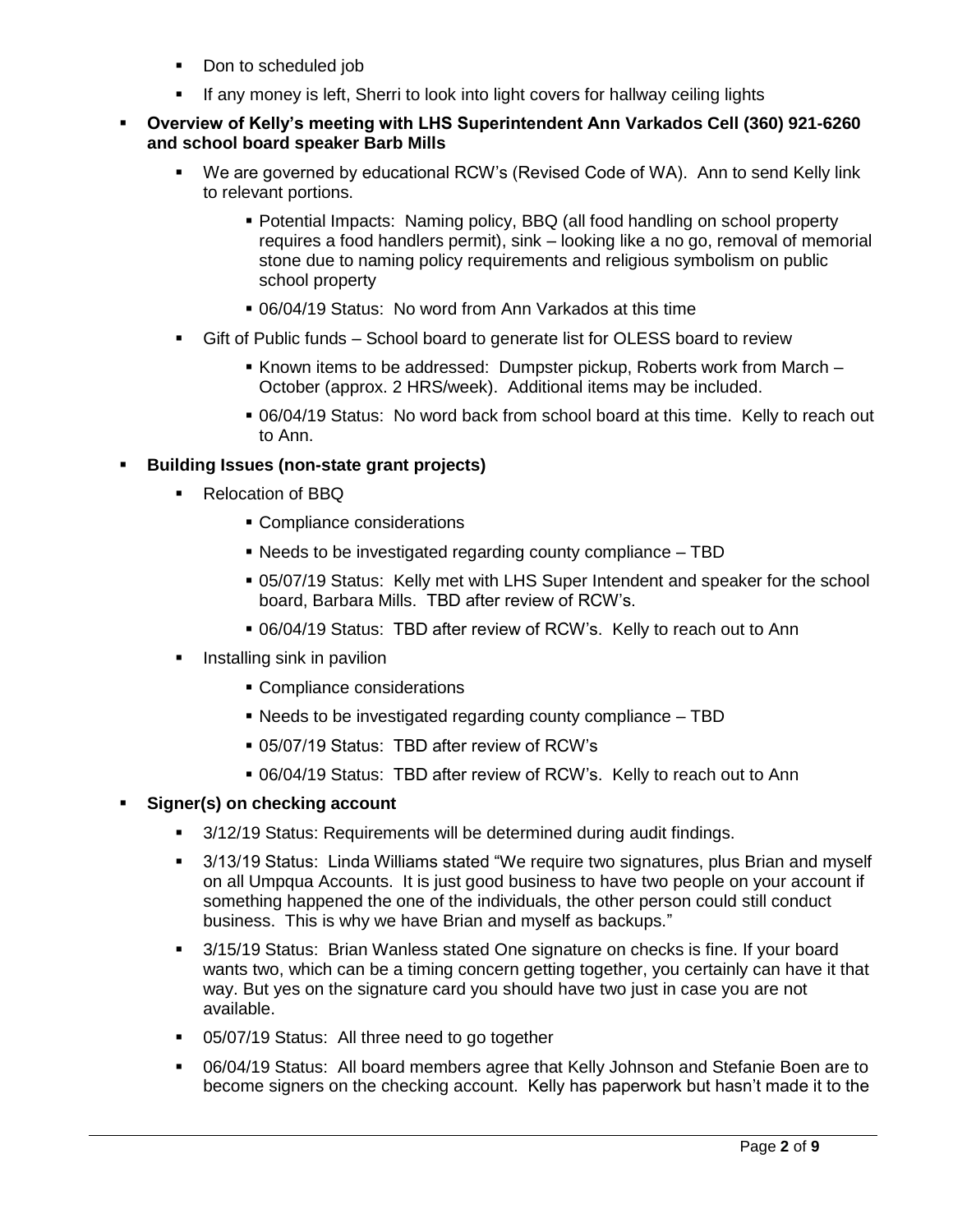bank yet. Stefanie has paperwork but hasn't made it to the bank yet. Marsha Buser is to be removed since she is no longer part of the OLESS board.

# **Audit of checking – Internal/External etc**

- 3/12/19 Status: Don & Sherri to check with CEKC for requirements
- 3/15/19 Status: Brian Wanless stated that audits may be performed internally
- 05/07/19 Status: Don delivered papers to Stefanie
- 06/04/19 Status: Stefanie Complete with two items to address:
	- Katrina's needs to fill out end time on time cards since she's not salary Don to follow up with Katrina
	- **How are we legally holding money for Lyle Pioneer Days? Kelly to follow up** with CEKC
- **Should we generate a procedure and documentation process for internal auditing of checking account?**
	- **Stefanie, Don & Kelly to create procedure**
- **Insurance for OLESS board under CEKC**
	- 3/13/19 Status: Don reached out to Linda Williams of CEKC. Linda stated that she is sending out forms for updated coverage but gave no details relative to current coverage.
	- 3/15/19 Status: Brian Wanless stated that we should check with Jonathan Blake regarding coverage & that we should provide the names of our board members to confirm coverage.
	- 05/07/19 Status: Kelly CEKC is currently in review of all activities and will send us copies of the policy once a new one has been issued
	- 06/04/19 Status: Kelly emailed Linda Williams about Pioneer Days on 05/16/19. She forwarded to Jonathan Blake on 05/20/19. No response from either of them. Kelly emailed Linda Williams and Jonathan Blake on 06/03/19. Johnathan Blake responded with a coverage confirmation on 06/04/19. Kelly to follow up with Jonathan Blake about coverage details and potential in person meeting.
- **Review of consistency between by laws and practices**
	- <sup>3</sup>/12/19 Status: All to review WA non-profit handbook and bylaws
	- 05/07/19 Status: Public School RCW's must be reviewed and integrated into bylaws
	- 06/04/19 Status: Holding pattern until we receive and read all needed information RCW's, Insurance, WA Non-Profit Handbook

## **Should we put all our forms and processes (treasurer reports, audit results etc.) on the bylaws and documents page?**

- Resolves issue of local copies
- May aid in transparency since we are a non-profit, Cloud space might be better place. Stefanie to research.
- Secretary to manage
- **Do we want to rent and/or loan out LAC items?**
	- **Tables, chairs, pressure washer**
	- No to loaning or renting mechanical equipment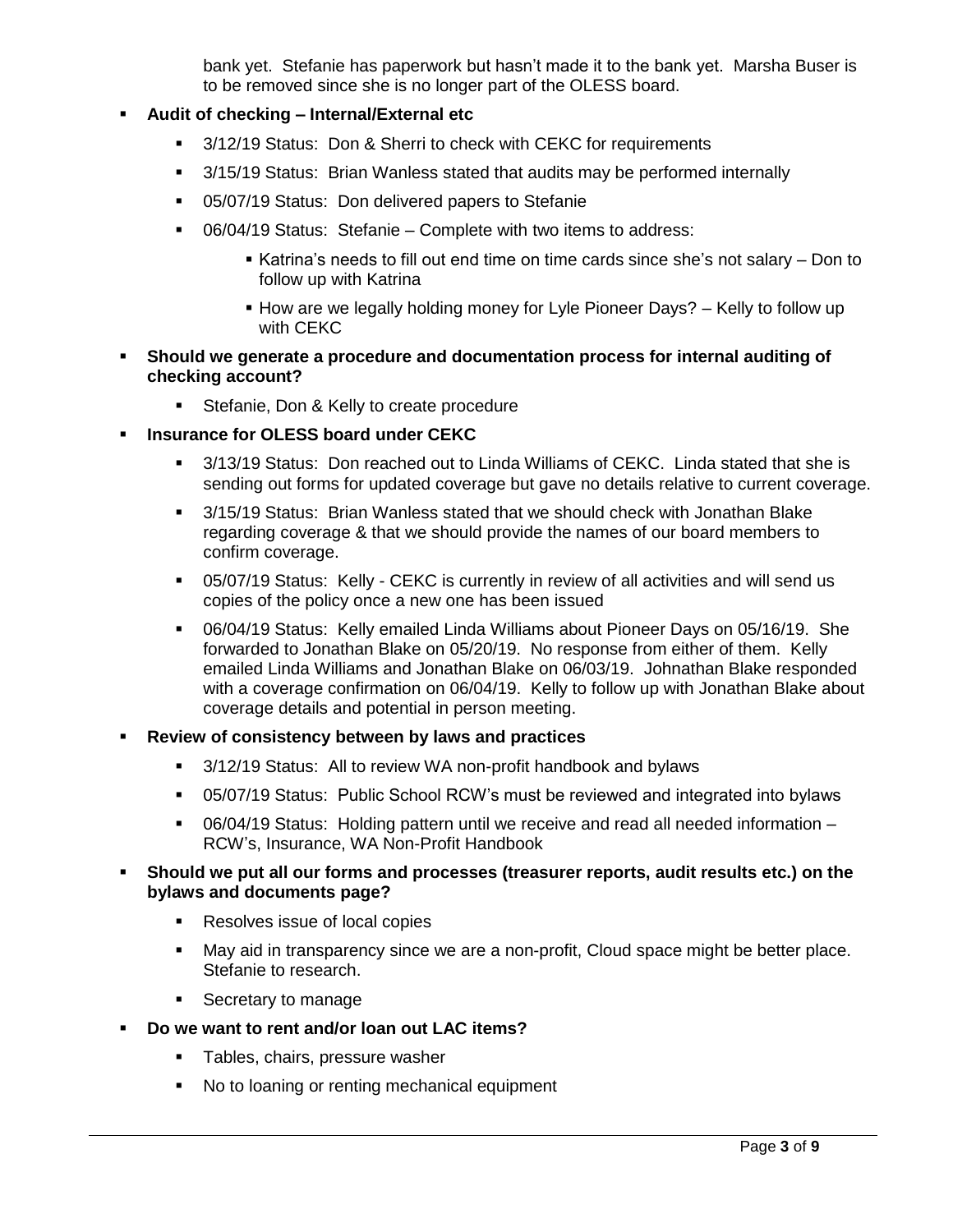- Tables and chairs for rent in green space only Moved to parking lot for process generation
- **Should we schedule a time to clean out the Supply Room?**
	- No, looks good for now
- **Do we want to reschedule July meeting due to holiday?**
	- **Leave it as scheduled July 2**  $@$  **4PM**
- **Open Forum** 
	- Julie Arts in the park was great. Some damage was done to paint in the hallway. Marlowe from Arts in the Park is going to paint the damaged areas
	- Don & Sherri will be leaving the board at the end of the year
	- Robert Boiler room door would not close. Robert replaced hinge so it closes. Went through all the bark dust with a metal detector and found about 40 nails. Thinks it was from the roof work.
	- Julie Keys found during Arts in the Park. Julie to hold on to them until she hears back.
	- Don Had to stop kids from riding bikes in the hallway
	- Julie May the community council meet at LAC w/o a fee? Board agrees to allow in order to support community activities.

# **ACTION ITEMS:**

## **Don:**

- Work with Stefanie and Kelly to generate audit work instruction and documentation process for internal auditing of OLESS/CEKC checking account
- Ask Trout Unlimited if they would stay if rent were reduced to \$225/month
- Manage short term rental activities until Activity Manager is replaced
- Fill out all appropriate reports with Umpqua Bank for fraudulent check
- Check to see if we have an MOU with Katrina. Ask her to be sure to complete time cards fully.
- **Schedule and manage baseboard painting project**
- Request quote for baseboard painting Complete
- Give baseboard painting receipts, pics and copy of checks to Kelly for reimbursement
- **Send before and after pics of hallway painting project to Kelly**
- **Send before and after pics of carpeting project to Kelly**
- Give carpeting labor receipts and copy of checks to Kelly for reimbursement
- Give Bennett Painting LLC receipts and copy of checks to Kelly for reimbursement Complete
- Give Contract Furnishings Mart receipts and copy of checks to Kelly for reimbursement Complete
- **Work with Stefanie to schedule audit of checking account**
- Review WA Non-Profit Handbook for review at next meeting: [https://www.sos.wa.gov/\\_assets/corps/washington-nonprofit-handbook-2018-edition.pdf](https://www.sos.wa.gov/_assets/corps/washington-nonprofit-handbook-2018-edition.pdf)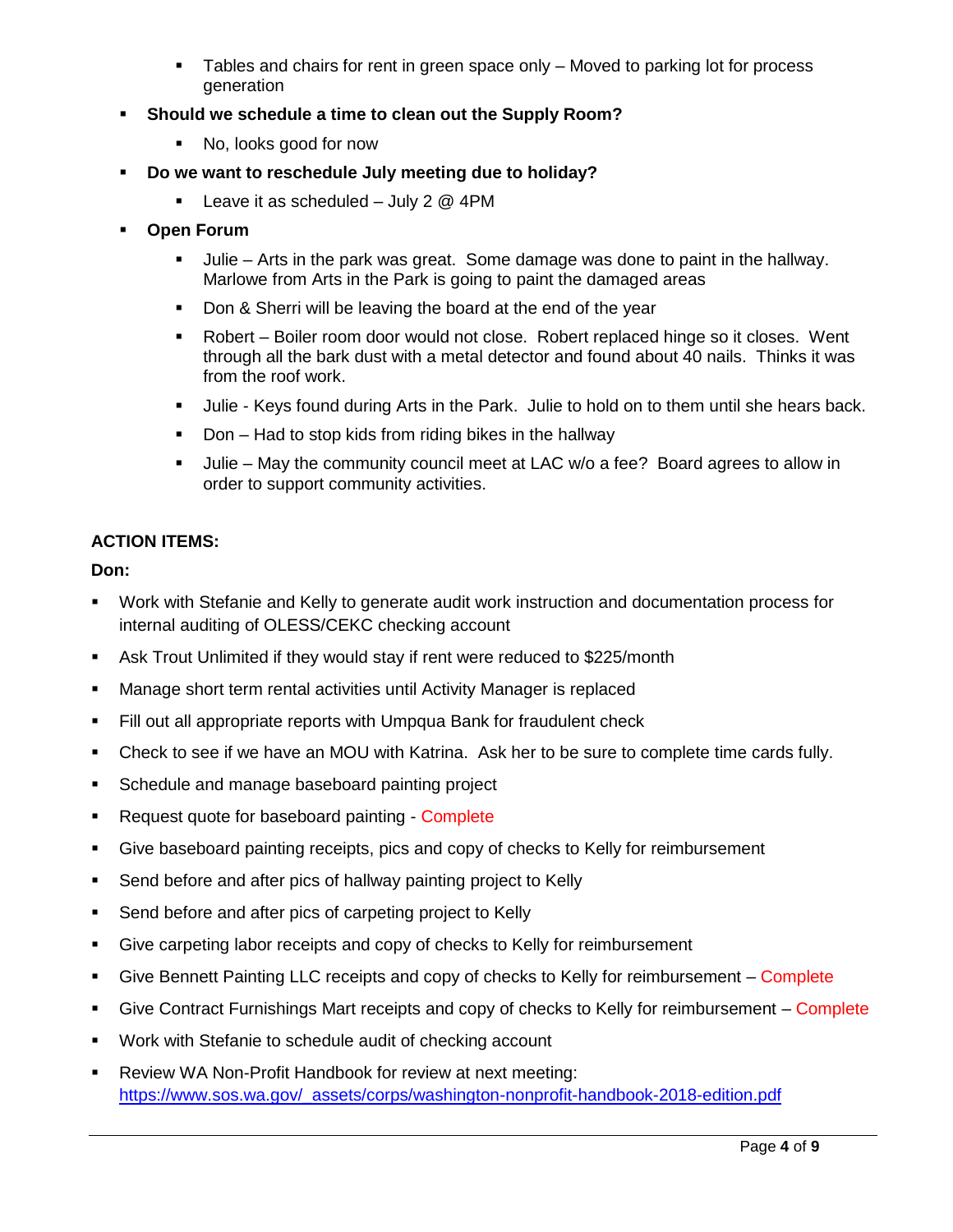- **Review bylaws for review at next meeting**
- Get an update from Vern on kitchen project bid TBD
- Ask Katrina if her schedule is flexible so she can clean around the booking schedule
- **Talk to KPUD to find out what would be involved to increase community share of water for** greenspace

# **Julie:**

- **Interview replacements for Activity Manager**
- Review WA Non-Profit Handbook for review at next meeting: [https://www.sos.wa.gov/\\_assets/corps/washington-nonprofit-handbook-2018-edition.pdf](https://www.sos.wa.gov/_assets/corps/washington-nonprofit-handbook-2018-edition.pdf)
- **Review bylaws for review at next meeting**
- As Facebook administrator, work with Marsha to update FB to allow visitors to post messages

#### **Kevin:**

- **Review WA Non-Profit Handbook for review at next meeting:** [https://www.sos.wa.gov/\\_assets/corps/washington-nonprofit-handbook-2018-edition.pdf](https://www.sos.wa.gov/_assets/corps/washington-nonprofit-handbook-2018-edition.pdf)
- **Review bylaws for review at next meeting**
- Fix stairs at entryway on west side of building When weather allows, Interface with Klickitat County about entry way/ADA accessibility on North/West portion of building

## **Kelly:**

- Work with Don and Stefanie to generate audit work instruction and documentation process for internal auditing of OLESS/CEKC checking account
- **Follow up with CEKC about audit finding regarding Lyle Pioneer Days**
- **Reach out to Ann about relevant RCW's**
- Reach out to Christy Curl about rental position
- Send in final reimbursement package, Bennett Painting LLC, Contract Furnishings,
- Research if we need copies of proof of insurance from people using the building or greenspace
- **Remove commission portion from Activity Manager position description**
- **Interview replacements for Activity Manager**
- **Research how Marcia Buser got Debbie McDonald's email**
- Review relevant public school RCW's
- Follow up with Linda Williams of CEKC and get a copy of the policy covering our board TBD
- Become back up signer on checking account
- Send secretary donation form Complete
- Move contact information from sign in sheet to spreadsheet to create "List of Contacts for LAC."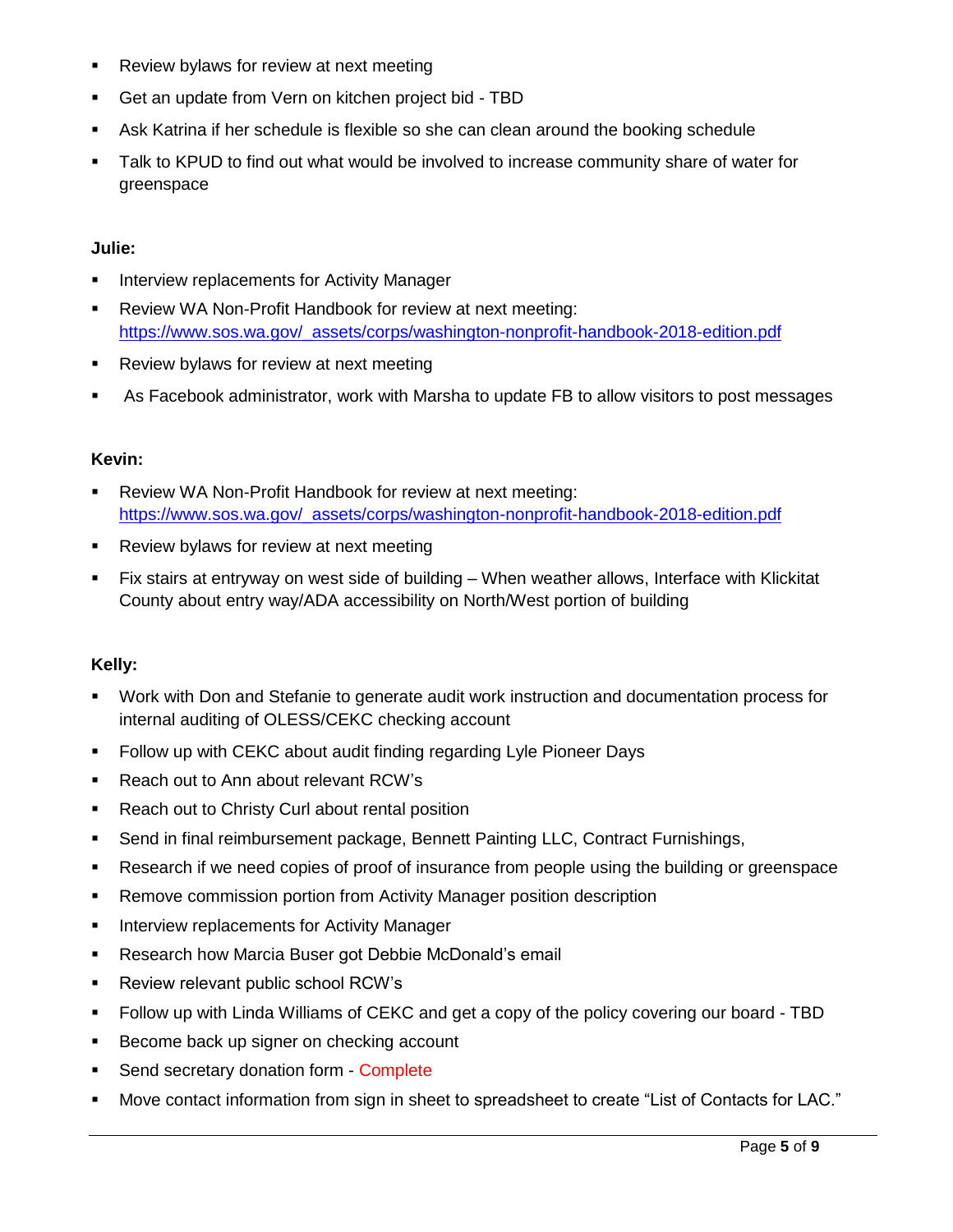- Send updated attendance log to secretary Complete
- **Generate form to track volunteer hours**
- **-** Review WA Non-Profit Handbook for review at next meeting: [https://www.sos.wa.gov/\\_assets/corps/washington-nonprofit-handbook-2018-edition.pdf](https://www.sos.wa.gov/_assets/corps/washington-nonprofit-handbook-2018-edition.pdf)
- **Review bylaws for review at next meeting**
- **Look into window rebates from PUD**
- **Add Gorgeswap to LAC website**
- Fix stairs at entryway on west side of building When weather allows, Interface with Klickitat County about entry way/ADA accessibility on North/West portion of building
- Write grant request for 2020

#### **Marsha:**

- **Post Gorge Grown Mobile Market schedule on Lyle Activity Center website**
- Post Activity Manager position on website and Facebook and what's happening in Lyle
- Work with Julie to update Facebook to allow visitors to post messages

#### **Robert:**

- Go through bark dust in play ground with metal detector Complete
- Fix hinge on door Complete
- **Washed windows as gift to LAC before Lyle Pioneer Days Complete**
- **Install rack in Supply Room**
- **Investigate entry way heater issue**
- **Investigate rugs for hallway**
- Construct a cage around the HVAC unit
- **Investigate wireless thermostats for heaters for two rooms**
- **Investigate contacts to potentially restore chimney**
- **Parage 2** Replace boards near skate park as soon as the weather allows  $-8$  total
- **Investigate roof leak in boiler room Flashing has been replaced.**
- Replace timer for outside faucet
- Change four fixtures in cat rescue room
- Replace hose with PVC pipe
- **Replace electrical box by the BBQ with outlet with USB port**
- Place lock on the boiler room
- Investigate repair of door bar closest to skate park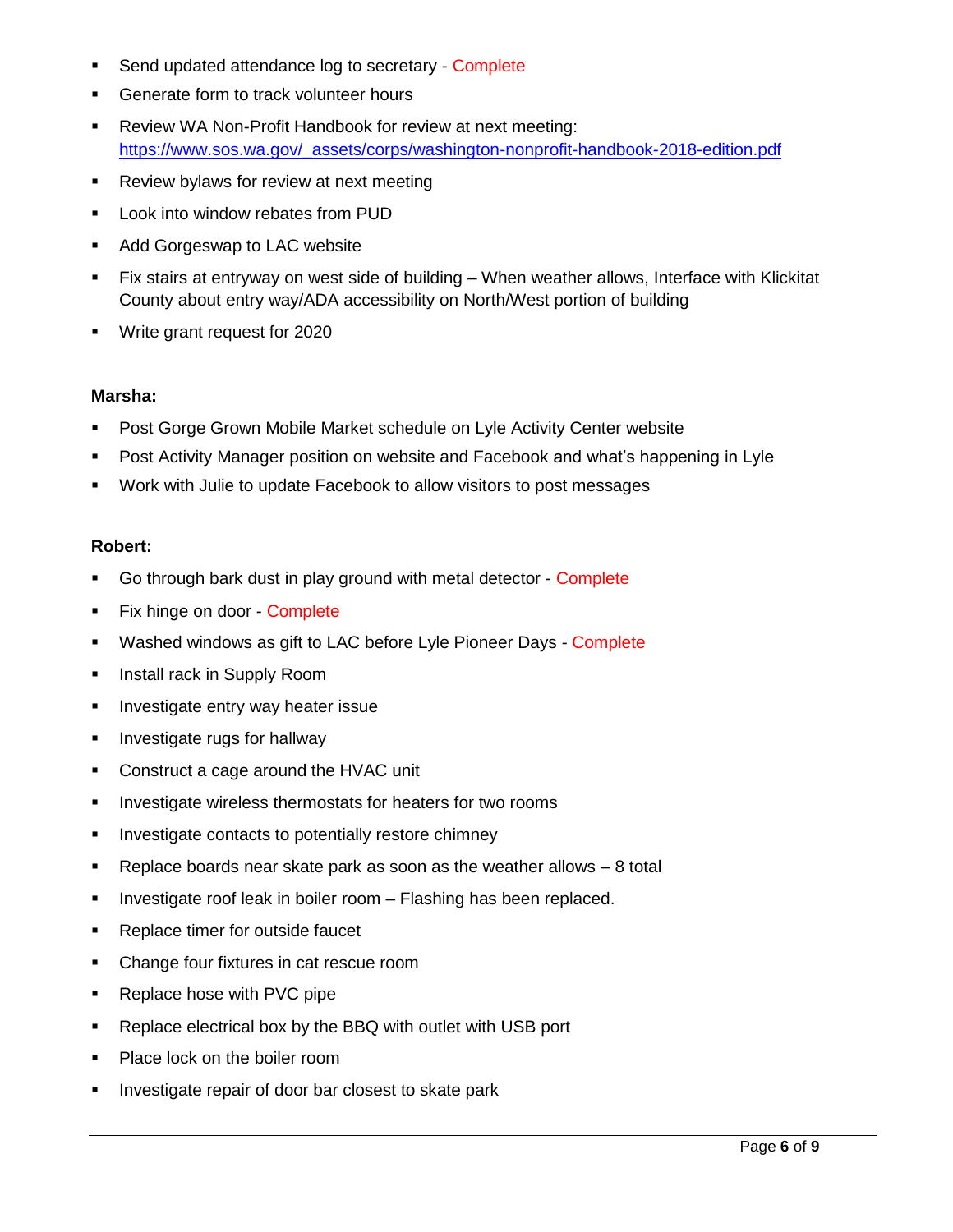# **Rocky:**

- Review WA Non-Profit Handbook for review at next meeting: [https://www.sos.wa.gov/\\_assets/corps/washington-nonprofit-handbook-2018-edition.pdf](https://www.sos.wa.gov/_assets/corps/washington-nonprofit-handbook-2018-edition.pdf)
- **Review bylaws for review at next meeting**
- Paint outside of all OLESS doors
- **Submit receipts for paint reimbursement**

## **Sherri:**

- Look into covers for hallway ceiling lights if there is money left from the baseboard painting
- Manage short term rental activities until Activity Manager is replaced
- **Interview replacements for Activity Manager**
- Manage carpeting project
- Review WA Non-Profit Handbook for review at next meeting: [https://www.sos.wa.gov/\\_assets/corps/washington-nonprofit-handbook-2018-edition.pdf](https://www.sos.wa.gov/_assets/corps/washington-nonprofit-handbook-2018-edition.pdf)
- **Review bylaws for review at next meeting**
- **Accept Bennett Painting bid Complete**
- **Manage hallway painting project**

## **Stefanie:**

- Work with Don and Kelly to generate audit work instruction and documentation process for internal auditing of OLESS/CEKC checking account
- **Manage documentation of audit findings**
- **EXTER** Attach updated Treasurer reports to minutes
- **Work with Don to schedule audit for checking account Complete**
- Become back up signer on checking account
- Begin tracking donation forms Kelly will send you the form. No need to retroactively track.
- Begin tracking volunteer hours Kelly will send you form. No need to retroactively track.
- Review WA Non-Profit Handbook for review at next meeting: [https://www.sos.wa.gov/\\_assets/corps/washington-nonprofit-handbook-2018-edition.pdf](https://www.sos.wa.gov/_assets/corps/washington-nonprofit-handbook-2018-edition.pdf)
- **Review bylaws for review at next meeting**
- Instagram Follow up on Brielle's email (Forwarded from Marcia B)

#### **Vern:**

Manage flags appropriately/legally - Ongoing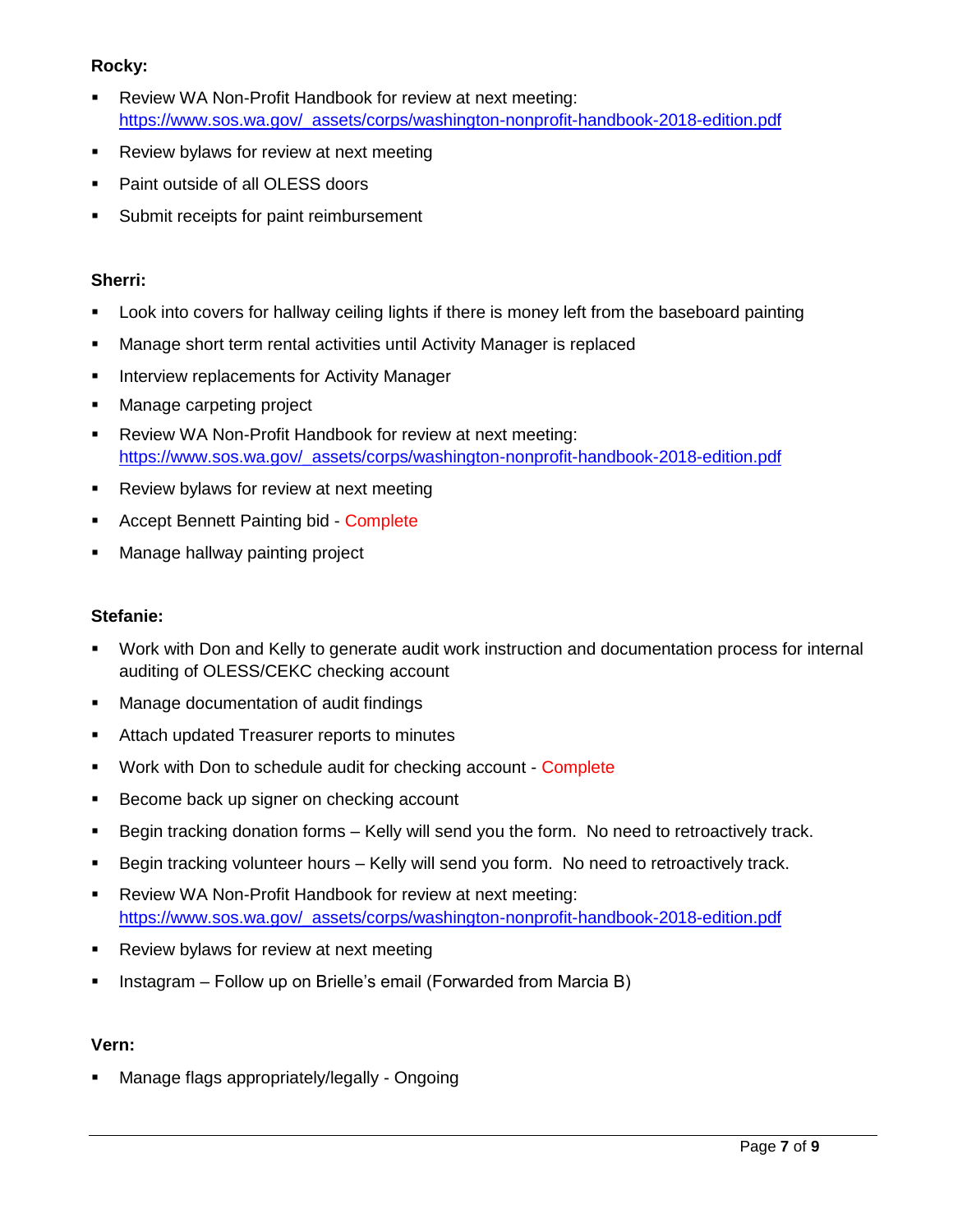# **PARKING LOT**

- Create process for renting tables and chairs to green space users
- **Work Instruction for draining pipes in the winter**
- **Sound system**
- Humanities of Washington Affiliate of National Endowment for the Humanities, Do we want them to give presentations at LAC?
- **Cleaning work parties**
- **Should tree lighting ceremony be an annual event**
- Open house for completion of restoration grant Maybe Gina Mosbruckers performs ribbon cutting ceremony
- Look over statement of work for Housekeeping and consider adding kitchen and popcorn maker
- Area above boiler room needs fascia to keep the birds and bats out
- Projector for rental
- **Mixing valve in janitors closet needs to be replaced**
- **Fire inspections requirements?**
- Greenspace How to reduce water bill
	- o Low flow sprinkler heads
	- o Community contribution
	- o Sharing expenses with LHS
- Reader board
- Sell fence space on Hwy 14 for advertising
- Relocation of HVAC
- **Where do we go from here?** 
	- o Planning session for reimagining LAC
	- o Reach out to community
- Gorge Grown [kiara@gorgegrown.com](mailto:kiara@gorgegrown.com) (503) 490-6553
- **OLESS business plan**
- **Future funding for OLESS/Fundraising**
- Solar panels to replace outlets
- Relocate bench to south-east portion of building
- **Advertise glass on website**
- Capture quote to paint hallway with paint that has already been purchased Complete
- I dentify way to remedy issue with heat being left on in the rooms
- **Develop program for orientation for new board members**
- Should we generate a common place to document everyone's contact information
- **Puncture vine How to control**